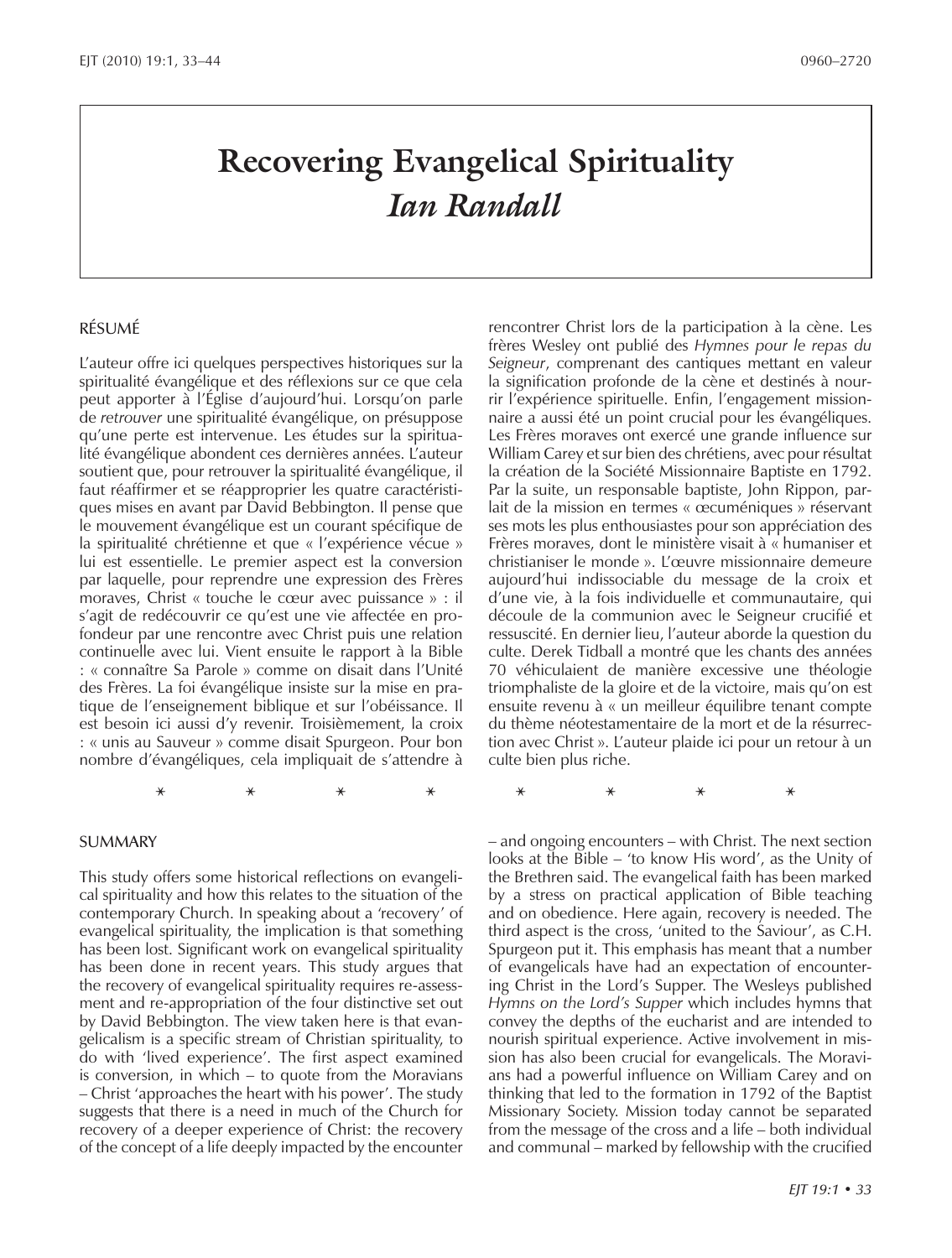**\* \* \* \* \* \* \* \***

and risen Lord. Finally this study looks at the recovery of worship. Derek Tidball argues that the new hymnody of the 1970s saw an 'excessive preoccupation with a theology of glory, victory and triumphalism' but that this gave

#### ZUSAMMENFASSUNG

Diese Untersuchung bietet einige historische Überlegungen zur evangelikalen Spiritualität und in welcher Beziehung diese zur Situation der zeitgenössischen Kirche steht. Mit der Rede von der "Wiedergewinnung" der evangelikalen Spiritualität wird impliziert, dass etwas verloren gegangen ist. Die letzten Jahre haben zunehmend bedeutende Arbeiten zur evangelikalen Spiritualität gesehen. Die Untersuchung argumentiert, dass die Wiedergewinnung der evangelikalen Spiritualität eine Neubewertung und Neuaneignung der vier Charakteristika erfordert, die David Bebbington dargelegt hat. Die hier vertretene Sicht lautet, dass der Evangelikalismus ein spezifischer Strang christlicher Spiritualität ist, der mit "gelebter Erfahrung" zu tun hat. Der erste untersuchte Aspekt ist die Bekehrung, in der – um die Herrnhuter zu zitieren – Christus "mit seiner Macht das Herz erreicht". Die Untersuchung zeigt an, dass in einem Großteil der Kirche Bedarf für die Wiedergewinnung einer tieferen Erfahrung Christi besteht: die Wiedergewinnung des Konzeptes eines Lebens, das zutiefst von der Begegnung – und wiederholten Begegnungen – mit Christus beeinflusst ist. Der nächste Abschnitt widmet sich der Bibel – "um sein Wort zu kennen", wie die Böhmischen Brüder sagten. Der evangelikale Glaube ist von einer Betonung auf die praktische Anwendung der biblischen Lehre und auf Gehorsam geprägt. Auch hier ist eine Wiedergewinnung vonnöten. Der dritte Aspekt ist das Kreuz,

In this study I want to offer some historical reflections on evangelical spirituality which I hope relate to the contemporary Church. The world-wide evangelical movement was shaped in the eighteenth century by European Continental Pietism, by the Evangelical Revival in Britain and by the Great Awakening in America. David Bebbington describes how the decade beginning in 1734 'witnessed in the English-speaking world a more important development than any other, before or after, in the history of Protestant Christianity: the emergence of the movement that became Evangelicalism'.1 This movement had strong links with earlier English Puritanism. Bebbington argues, however, that the most Puritans tended to take the view that assurance of personal salvation was the

way to 'a better balance that mirrors the dying-and-rising motifs of New Testament Christianity'. This study calls for the recovery of full-orbed worship.

**\* \* \* \* \* \* \* \***

"vereint mit dem Retter", wie es C. H. Spurgeon ausdrückte. Diese Betonung hat bedeutet, dass ein Teil der Evangelikalen die Erwartung hatte, Christus im Abendmahl zu begegnen. Die Wesley-Brüder veröffentlichten *Hymns on the Lord's Supper* (Choräle zum Abendmahl), mit Chorälen, die die Tiefen der Eucharistie ausdrücken und dazu gedacht sind, spiritueller Erfahrung Nahrung zu geben. Aktive Teilnahme an der Mission war ebenfalls entscheidend wichtig für Evangelikale. Die Herrnhuter hatten großen Einfluss auf William Carey und auf das Denken, das zur Gründung der Baptist Missionary Society im Jahre 1792 führte. Später reservierte John Rippon, ein führender Baptist, der im "ökumenischen" Sinne von Mission sprach, seine überschwänglichsten Worte für die Herrnhuter, deren Dienst konzipiert war, "die Welt zu humanisieren und zu christianisieren". Mission kann heute nicht von der Botschaft vom Kreuz und von einem individuellen und gemeinschaftlichen Leben der Gemeinschaft mit dem gekreuzigten und auferstandenen Herrn getrennt werden. Abschließend widmet sich diese Untersuchung der Wiedergewinnung der Anbetung. Derek Tidball argumentiert, dass sich die neuen Lieder der 1970er Jahre "übermäßig mit einer Theologie der Herrlichkeit, des Sieges und des Triumphalismus befassten", doch dass dies "einer größeren Ausgeglichenheit" die Vorfahrt gewährte, "die die Motive des Sterbens und Auferstehens der neutestamentlichen Christenheit widerspiegeln". Die Untersuchung fordert die Wiedergewinnung einer umfassenden Anbetung.

fruit of spiritual struggle, whereas the evangelicals, by contrast, 'believed it to be general, normally given at conversion and the result of simple acceptance of the gift of God'.2

The transnational nature of the evangelical movement from the eighteenth century onwards has been increasingly recognised. 'I look upon all the world', John Wesley famously stated, 'as my parish.'3 In this Wesley drew from the thinking of a gifted German nobleman, Nicholas Ludwig von Zinzendorf, who became the creative leader of the Renewed Unity of the Brethren (more commonly known later as the Moravians or the Moravian Church) and who wrote in 1738 about the task of going out 'to all the peoples of the world'.4 The writings of Jonathan Edwards, America's most notable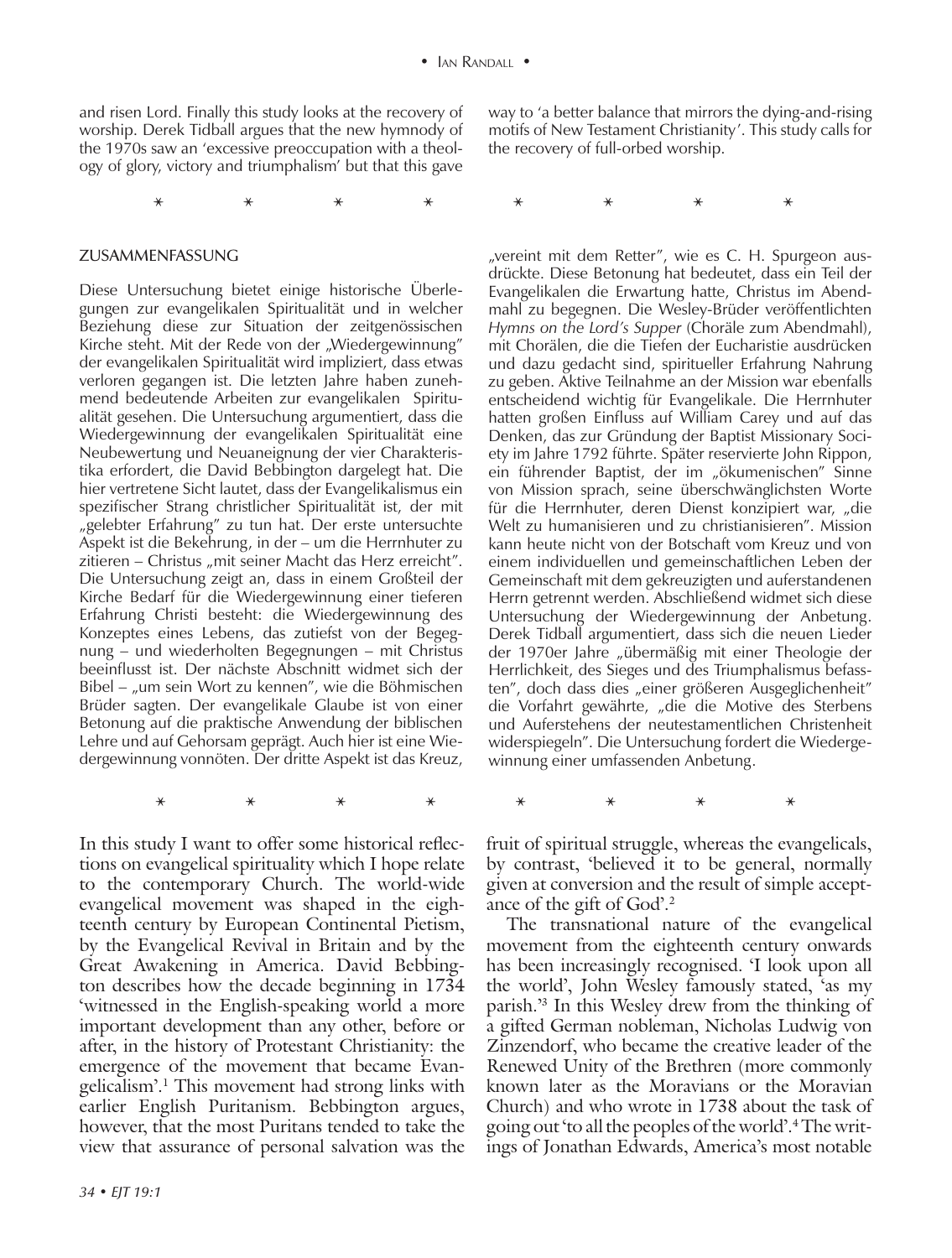theologian,<sup>5</sup> helped to spread carefully enunciated evangelical views in the eighteenth century and beyond.6 In the twentieth century the international growth of evangelicalism continued. There has also been a significant re-shaping of aspects of evangelical experience in the period since the early twentieth century, due to the massive influence of the Pentecostal and charismatic movements, with their emphasis on the power and gifts of the Holy Spirit. The international Pentecostal community, to a large extent a sub-set of evangelicalism, has seen phenomenal numerical growth since its beginnings about a century ago.7

Studies of evangelicalism over the past few years have generally aligned themselves with the argument advanced by Bebbington that evangelicalism can be seen as a movement comprising all those who stress conversion, the Bible, the cross, and activism.8 I will follow this approach, although I will also add an examination of worship. In my exploration of the recovery of this strand of spirituality I am also using an analytical framework in which spirituality is seen as concerned with the conjunction of theology, communion with God and practical Christianity.9 Another way of thinking about this is to speak of a holistic spirituality involving head, heart and hands.<sup>10</sup> In speaking about 'recovery', the implication is that something has been lost. I am not going to analyse in detail what might have been lost but I will rather explore the evangelical tradition in a way that could indicate ways in which the contemporary Church can draw more fully from the best of the tradition.

**Health (1)** helped to yeve all of the maximal allow and union with Christ have not been seen as a maximal and properties the maximal allow the set of the maximal and growth of complete to yer allow the complete to provid Significant work on evangelical spirituality has been increasing in recent years. From North America the writings of Richard Foster, Dallas Willard and Eugene Peterson have been widely read, and Alister McGrath's contribution to this area, as a British evangelical, has been important.<sup>11</sup> By 2000, McGrath could write that although resistance still remained within sections of evangelicalism to the word 'spirituality', it had 'gained virtually universal acceptance as the best means of designating the group of spiritual disciplines that focus on deepening the believer's relationship with God and enhancing the life of the Spirit<sup>2,12</sup> McGrath has spoken in a very personal way of how his own faith became 'far too academic'. He has described painful lessons he learned.13 Timothy George, in *For all the Saints: Evangelical Theology and Christian Spirituality* (2003), talks about a 'deadly divorce' between theology and spirituality that has arisen in part because two realities, justification by faith

alone and union with Christ, have not been seen as indissolubly bound together. They are bound together, he insists, in the cross.<sup>14</sup>

I want to argue that the recovery of evangelical spirituality requires a re-assessment and re-appropriation of the four distinctives. My position is that evangelicalism is a specific stream of Christian spirituality, since Bebbington's four aspects are not doctrinal formulations but have to do with 'lived experience', and I consider that 'recovery' is not, therefore, primarily about achieving more orthodox expressions of theology within the life of the Church – although such convictions are crucially important. Bebbington emphasises the significance for evangelical spiritual identity of 'assurance' – which is clearly experiential.<sup>15</sup> The heart of evangelical spirituality, I have argued, is a personal relationship with Christ.16 However, this is worked out within a theological framework and in concrete ways. Eugene Peterson suggests that the spirituality that Jesus offers is 'difficult, obedient and selfsacrificing'.<sup>17</sup> If so, attempts at serious engagement are not going to be easy.

# **Conversion: Christ 'approaches the heart with his power'**

The outworking of this kind of evangelical spirituality means, firstly, the experience of conversion to Christ. John Wesley, who shaped much early evangelical thinking in the English-speaking world, recorded in his diary for 24 May 1738 the following words, which were to become among the most famous in the story of Christian experience:

In the evening I went very unwillingly to a society in Aldersgate Street [in the city of London], where one was reading Luther's Preface to the Epistle to the Romans. About a quarter before nine, while he was describing the change which God works in the heart through faith in Christ, I felt my heart strangely warmed. I felt I did trust in Christ, Christ alone, for salvation; and an assurance was given me that He had taken away *my* sins, even *mine*, and saved *me* from the law of sin and death…I then testified openly to all there what I now first felt in my heart.<sup>18</sup>

This account, describing as it does how John Wesley came to a point of personal reliance on God's grace and Christ's work on the cross for salvation, later came to be seen as a description of a typical experience of evangelical conversion, although I see it rather as an expression of assurance of salvation.<sup>19</sup>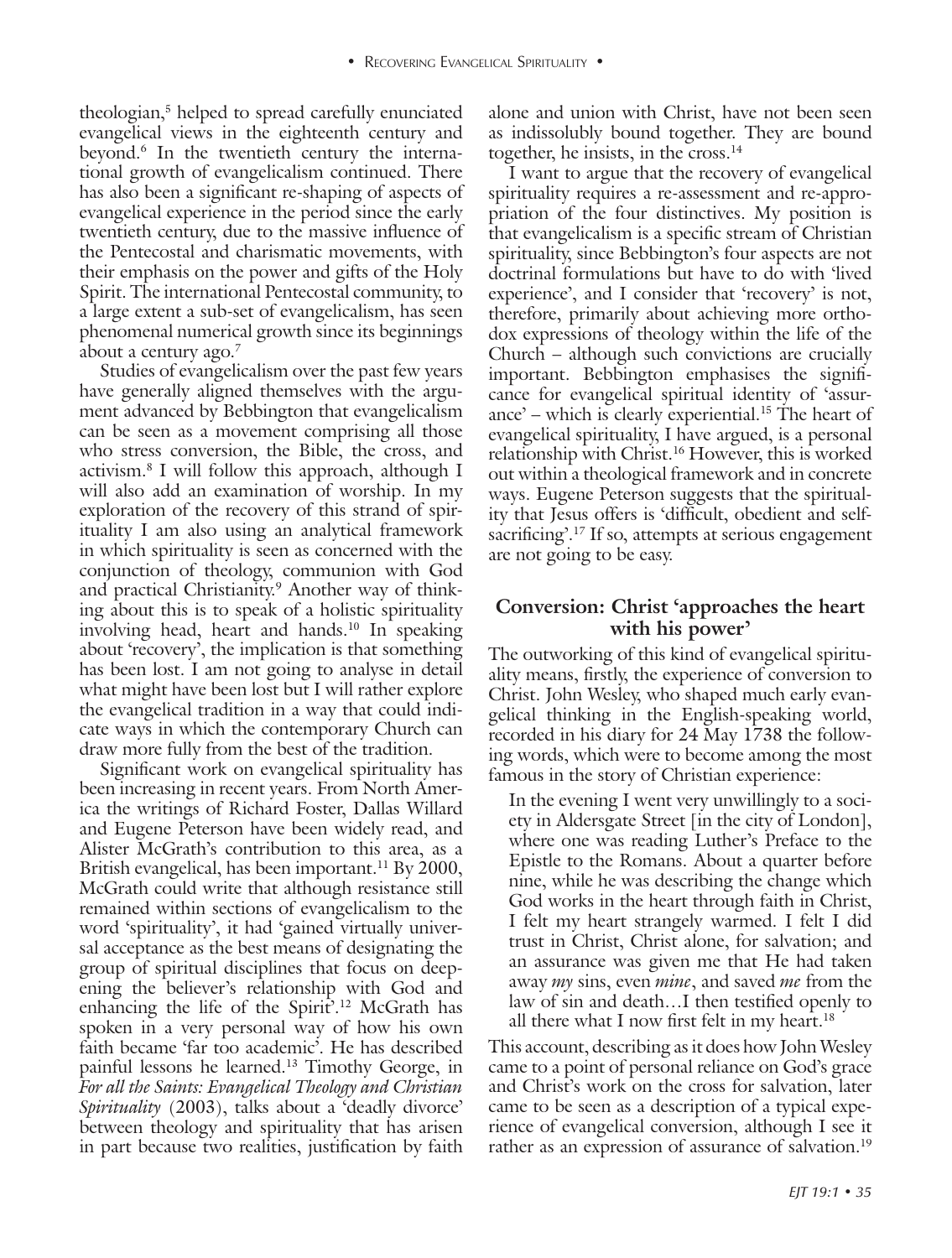Wesley had previously, when challenged by a question from the Moravian Bishop, August Spangenberg (Professor at Jena University in Germany), 'Does the Spirit of God bear witness with your spirit that you are a child of God?', found himself unprepared to give a definite answer.<sup>20</sup> It is significant that following his experience Wesley 'testified' – and in evangelical spirituality the element of sharing experience has been an important practice.

There were a number of prior spiritual influences on John Wesley and on his brother Charles, both Anglican clergymen. The seventeenth-century English Puritan movement, mediated through the Wesley family, was one. Catholic devotion, which set out rigorous demands to be met by those taking up the spiritual life, was another. In 1726 John Wesley read the *Imitation of Christ* by Thomas à Kempis, which directed him to 'the religion of the heart'. He was also affected by the Anglican high churchman, William Law, *On Christian Perfection*  (1726) and *A Serious Call to a Devout and Holy Life* (1728), which helped to create within him deeper spiritual longings. Wesley corresponded with Law. The Wesleys and Whitefield were part of the 'Holy Club' of serious Christians in Oxford before they had any contact with the Moravians. There was, too, the (somewhat ambiguous) influence on John Wesley of the more mystical streams of spirituality, notably that expressed by German mystics or in books like *The Life of God in the Soul of Man*, by Henry Scougal of Aberdeen, a Scottish Episcopalian.21 All these different influences contributed in some way to the Aldersgate Street experience. Evangelical spirituality has drawn from a variety of traditions.

The story of the English Evangelical Revival has strong links to Central Europe.<sup>22</sup> The Moravians were highly influential in forging the evangelical concept of conversion. In 1722 Zinzendorf, a twenty-two year old Count who had been educated in a German Pietist environment at Halle, opened his estate in south-east Saxony to a group of Protestant refugees from Bohemia and Moravia.23 Members of this group, who were escaping from persecution by the Roman Catholic Habsburgs, were part of the Unity of the Brethren (*Unitas Fratrum*), a movement that had its origins in the reformation in Bohemia under the remarkable leadership of Jan Hus.24 The community that was established with Zinzendorf's help was called Herrnhut ('under the Lord's Protection'). In 1727, when it numbered at least 220 people, the community became the scene of a profound spiritual

*36 • EJT 19:1 36 • EJT 19:1*

renewal. Four girls came to a powerful spiritual assurance. The intensity of these experiences spread to the whole community. Zinzendorf taught a conscious conversion, suggesting that 'Our Saviour… will do all by His Spirit…when He comes and approaches the Heart with His Power'.25 Christ 'coming to the heart' expressed the essence of the spiritual experience of this community, both theologically and practically.<sup>26</sup>

In thinking about the recovery of evangelical spirituality, I want to suggest that there is a need in much of the Church for a recovery of a deeper experience of Christ. In a great deal of evangelicalism from the nineteenth century onwards the moment of conversion became a moment of decision – of signing a card or praying the 'sinner's prayer'. Instead I want to argue for a more profound concept of conversion. The early evangelicals also saw the whole of life as a process of change. John Wesley, although well known for his belief in 'instantaneous' experience, also believed in a 'gradual' work of God in the believer.<sup>27</sup> He spoke of what Christ did on the cross 'for us' and what God does 'in us'.<sup>28</sup> The recovery of conversion means the recovery of the concept of a life deeply impacted by the encounter – and the ongoing encounters – with Christ. It is not enough to know the facts of the gospel. These realities have to be expressed in a life both committed to and conformed to Jesus Christ.

#### **The Bible: 'to know His word'**

A second evangelical commitment is to Bible reading. For the early eighteenth-century evangelicals, personal experience of Christ was nourished by disciplined Bible reading, and so evangelical leaders constantly encouraged people to read the Scriptures.29 John Wesley often referred to himself as a '*homo unius libri*', a man of one book. In the preface to his sermons, where he used this phrase, he spoke of the way of salvation as being 'written down in a book', and he continued: 'O give me that book! At any price give me the Book of God! I have it. Here is knowledge enough for me.'30 This high view of biblical inspiration was not an unusual perspective among Protestants in that period, but Wesley and other evangelicals also believed in the power of the Bible's message to change lives. The Bible has been prominent in evangelicalism as the authority to which all other authorities must submit.<sup>31</sup> The evangelical faith has been marked by a stress on the practical application of Bible teaching and on obe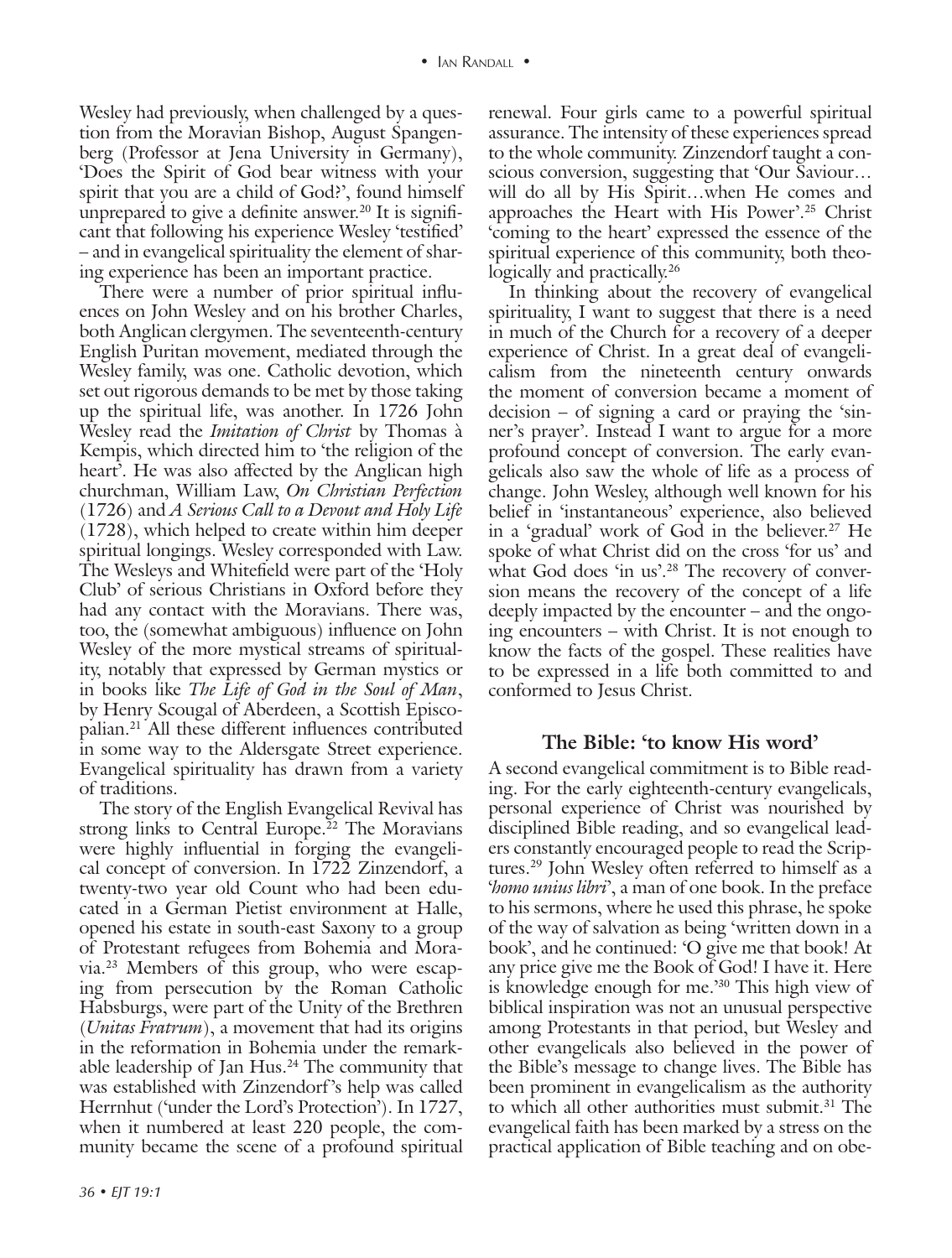dience. The Unity of the Brethren, representing a radical tradition that fed into Pietism, had a catechism. 'What is faith in the Lord God?' was one question. The answer was: 'It is to know God, to know His word; above all to love Him, to do His commandments, and to submit to His will.' Particular emphasis was placed on the teaching of Christ in the Sermon on the Mount.<sup>32</sup> Richard Lovelace has argued for a renewed emphasis among evangelicals on obedience, on faith worked out – on what he calls the ascetic model of spirituality.<sup>33</sup>

As well as getting to know the Bible personally, the Moravians from the 1720s encouraged people to come together in small groups to study and apply the Bible. Lutheran Pietism, too, which shaped eighteenth-century Moravian life, saw 'earnest and thorough study of the Bible in private meetings' as crucial to the renewal of the church.<sup>34</sup> Although the slogan *sola scriptura* was widely used during the Reformation period, it was the radicals (largely the Anabaptists) who gave most attention to studying the Bible together. Balthasar Hubmaier, the leading Anabaptist theologian, asked people to 'Christianly instruct one another on the grounds of the written divine Word'.35 Pietism developed Bible study groups which emphasised the right of the people to interpret Scripture.36 Spirituality that took the Bible seriously was nurtured communally as well as individually. There has been a tendency to be too individualistic in some sections of evangelicalism. Part of the recovery of evangelical spirituality may involve a greater stress on reading the Bible together. Zinzendorf organized his small groups according to needs and circumstances.<sup>37</sup> Christian David, a carpenter who was one of the refugees from Moravia who became a leader in the Herrnhut community, spoke of the small 'bands' as contributing to making a community that was *proper Evangelio*, 'appropriate to the gospel'.38

A third aspect of the use of the Bible which has been distinctive within evangelicalism has been the role of preaching. In the Bible hours at Herrnhut and elsewhere the Bible was read, and the official 'Preaching' part of the liturgy involved a sermon, to which can be added the 'quarter-hours' when brief, heart-felt homilies were given.<sup>39</sup> Manuscript copies of large numbers of sermons were circulated from Herrnhut to the widely-scattered Moravian groups.40 What the Moravian community managed to avoid, at least in the early period, was the biblical teaching being restricted to one minister. In 1725 seven men and seven women who were seen to be appropriately gifted were appointed as

'Helpers' – a term which for the Moravians was equivalent to Pastor. $41$  There is a need, I suggest, for a recovery of preaching, but not in a way which restricts this only to the ordained clergy: there are ways in which more people in congregations can be involved. This reading and hearing of the Bible always has an orientation towards practice.

#### **The cross – 'united to the Saviour'**

Although the whole Bible has been important to evangelicals, there has been a particular focus on the person of Jesus Christ and on his sacrifice on the cross.42 Charles Wesley set this out in his classic hymn, 'O for a thousand tongues to sing' – the first hymn in the later Wesley hymnbooks and one intended 'for the anniversary day of one's conversion'. After the initial verses expressing general praise and prayer, there is a focus on Christ and his redemption:<sup>43</sup>

O for a thousand tongues to sing My great Redeemer's praise, The glories of my God and King, The triumphs of his grace! He breaks the power of cancelled sin, He sets the prisoner free; His blood can make the foulest clean; His blood availed for me.

A focus on Christ and his 'wounded heart' produced intense devotion among Moravian believers.<sup>44</sup> Bruce Hindmarsh shows how many testimonies by members of the Moravian movement contained vivid descriptions of an apprehension of the atonement.45 There is a continuing challenge to find ways to engage with this kind of experience more fully today.

The emphasis on authentic experience is also found in Jonathan Edwards. He wrote that 'holy affections' constituted a great part of true religion. 'The Holy Scriptures', he asserted, 'do everywhere place religion very much in the affections; such as fear, hope, love, hatred, desire, joy, sorrow, gratitude, compassion, zeal.'46 He also insisted that

there must be light in the understanding, as well as an *affected* fervent heart… on the other hand, where there is a kind of light without heat, a head stored with notions and speculations, with a cold and unaffected heart, there can be nothing divine in that light, that knowledge is no true spiritual knowledge of divine things.<sup>47</sup>

It becomes clear what is central to 'spiritual knowl-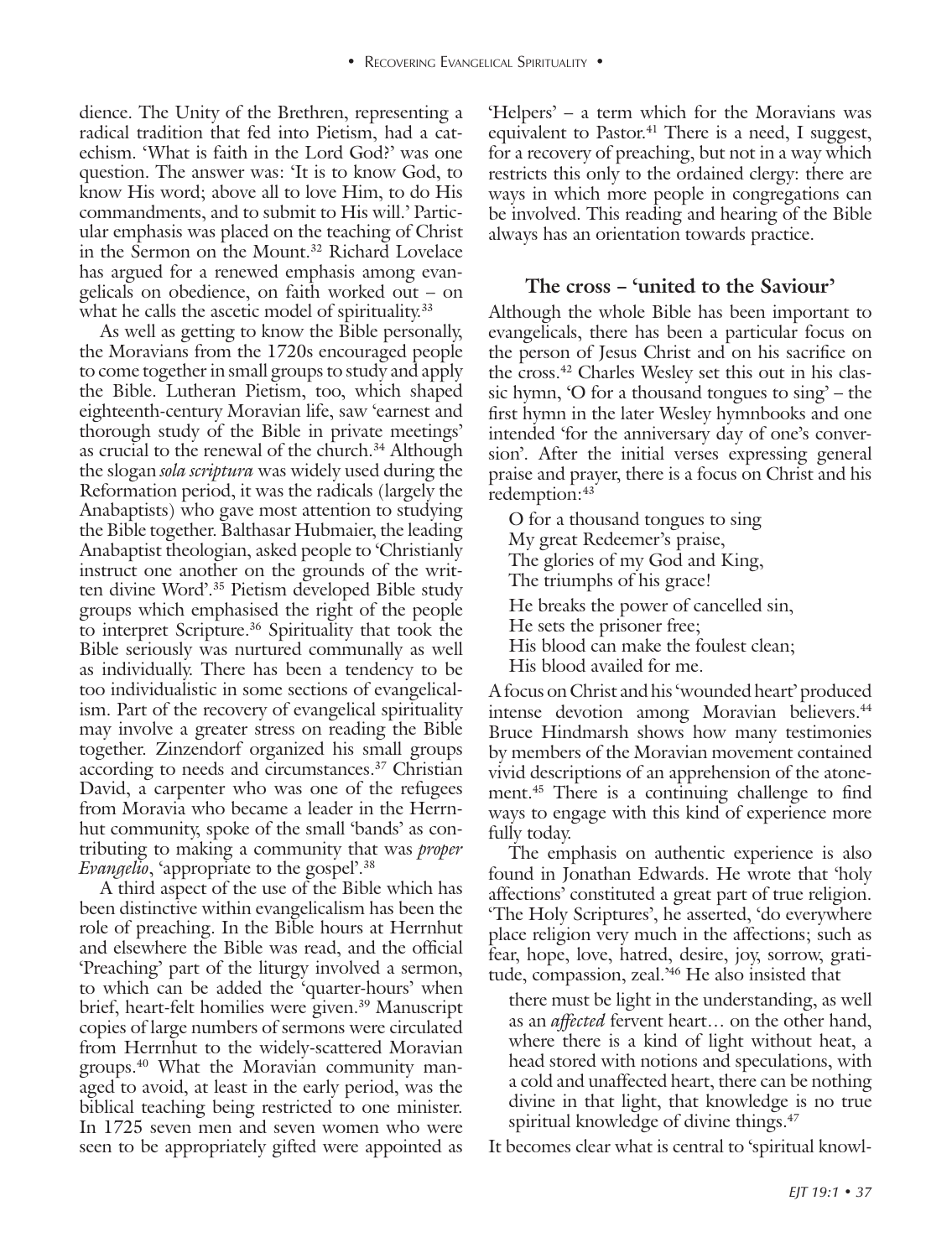edge' – the cross. Edwards asked how anyone could

hear of the infinite height, and depth, and length, and breadth of the love of God in Christ Jesus, of His giving His infinitely dear Son, to be offered up a sacrifice for the sins of men, and of the unparalleled love of the innocent, and holy, and tender Lamb of God, manifested in His dying agonies, His bloody sweat, His loud and bitter cries, and bleeding heart, and all this for enemies, to redeem them from deserved, eternal burnings, and to bring to unspeakable and everlasting joy and glory – and yet be cold and heavy, insensible and regardless!

The cross is the focus. 'Where', enquired Edwards, 'are the exercises of our affections proper, if not here?<sup>48</sup>

Connection with the cross has been made through the concrete practice of celebrating Holy Communion. It is a common misconception that evangelicals took a low view of the eucharist. In 1745 the Wesleys published *Hymns on the Lord's Supper*, which contained 166 items. These are Communion hymns which convey the depths and mystery of the eucharist and which are intended to nourish spiritual experience.<sup>49</sup> This collection has a complete section entitled 'The Holy Eucharist as it implies a Sacrifice'. The theological significance is clear.50 There are several major emphases: Christ in his passion standing with and for believers; Christ as source of forgiveness and freedom; the atonement for all; Christ and his cross exhibiting divine love; the atoning work continued in Christ's present intercession; the atonement completed as Christ's people live and die in him; the work of redemption culminating in a believer's life of purity; and Christ dying as the object of divine wrath and judgment.<sup>51</sup> John Wesley advocated frequent ('constant') communion.<sup>52</sup>

The Moravians of the eighteenth century felt that at Communion services they were – as they expressed it – gathered into the Passion of Christ, into the whole community of the faithful and into heavenly reality.53 At the conclusion of a service the whole congregation might prostrate themselves in worship.54 In much Moravian worship the most important service was the Lord's Supper. Zinzendorf 's conviction was that there was 'no congregation without communion'. This no doubt reflected his Lutheran background. The services of Holy Communion might also include the laying on of hands and foot-washing. Those assisting at communion wore a white alb tied with a red girdle, intended as a reminder that, like those 'robed in white' in the Book of Revelation, at Communion Moravians were in touch with heavenly reality.<sup>55</sup> There was a powerful solemnity in these celebrations. Several Roman Catholics, who watched the celebration of a Moravian Communion at Fetter Lane, London (a Moravian meeting), it seems, 'liked it very well'.56

In the nineteenth century C.H. Spurgeon, the Victorian 'Prince of Preachers', spoke highly of Eucharistic celebration and advocated and practised weekly Communion. 'We believe', he said, in a sermon on the theology of Communion, 'that Jesus Christ spiritually comes to us and refreshes us, and in that sense we eat his flesh and drink his blood.'57 In 1877, in one of his many Communion addresses, Spurgeon referred back to the movement in Bohemia that produced the Unity of the Brethren. He spoke in romantic vein of the 'breaking of bread and the pouring out of wine' being observed by persecuted believers, for example 'in the mountains of Bohemia'. His point was that Communion, pointing as it did to the cross, was a mark that there had always been (and would always be) a Church of Christ, united to the Saviour.<sup>58</sup> 'The Lord's Supper', he pronounced, 'is no funeral meal, but a festival…the 'Eucharist', or the giving of thanks: it is not a fast, but a feast. My happiest moments are spent with the King at his table, when his banner over me is love.'59 He was willing to speak of the 'real presence' of Christ at the Table.60 The experience is of both the crucified and risen Lord.<sup>61</sup> I suggest that a greater emphasis on the Eucharist will help in recovering a more profound evangelical spirituality.

In *The Message of the Cross* (2001) the British evangelical Derek Tidball comments: 'At the heart of evangelical spirituality lies the atoning work of Christ. The Christian life is viewed primarily as a life that finds its origin in the cross and is lived in grateful response to it and humble imitation of it.<sup> $5\overline{62}$ </sup> Tidball's major study of the cross is unique in that it begins with spirituality, rather than with the doctrine of the atonement. Yet this is true to the way in which evangelicals have understood the gospel. To embrace the saving gospel has not been seen primarily as an exercise in intellectual comprehension. At the same time, explanation is crucial. David Gillett places evangelical devotion to Jesus as the Lamb of God, coupled with the daily awareness of forgiveness, alongside Roman Catholic devotion to the Sacred Heart of Jesus.<sup>63</sup> Here we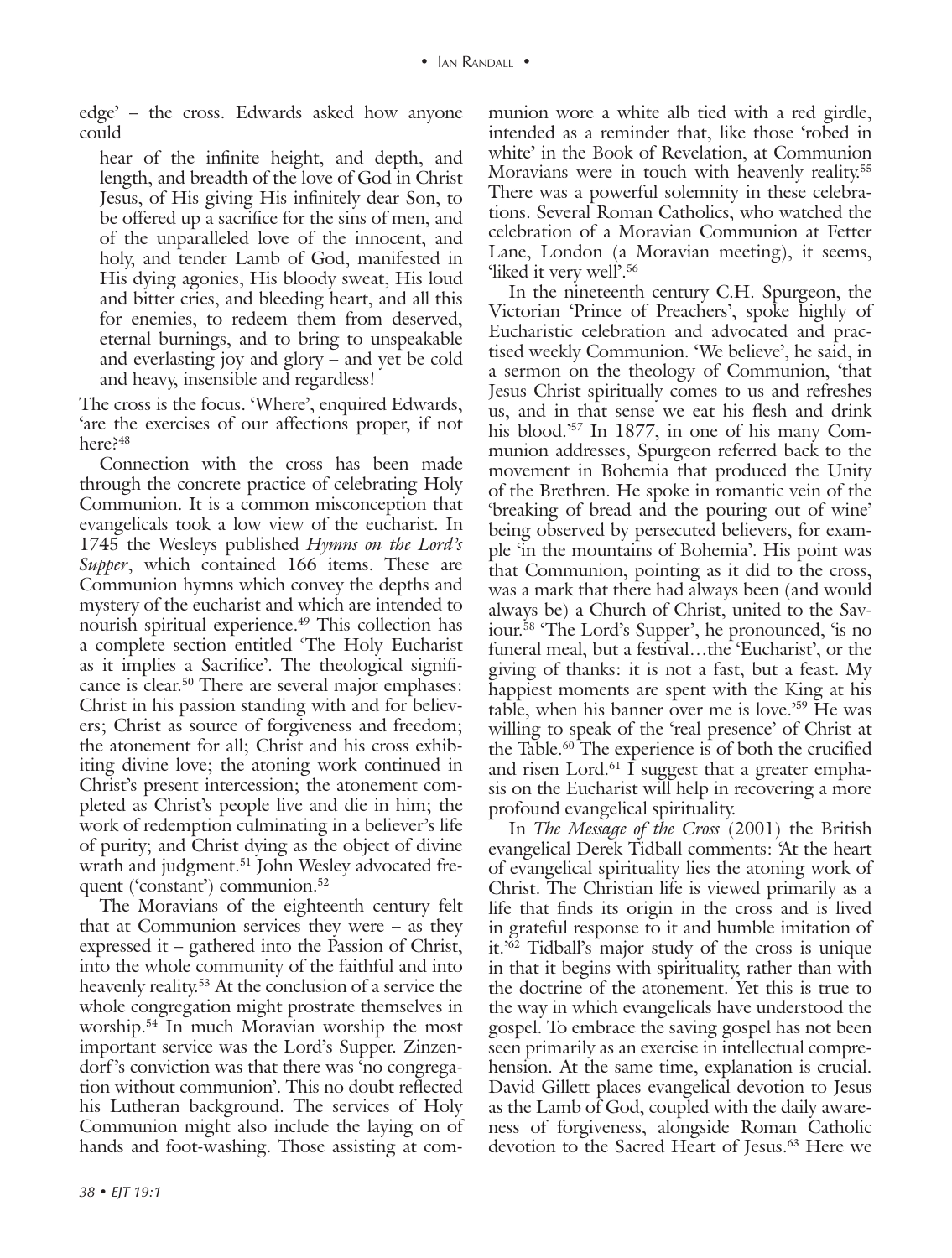can see similar channels of renewal in other strands of Christian spirituality.

## **Activism: 'to humanise and christianise the world'**

Active involvement in mission has also been crucial for evangelicals. There had been some wider mission by Protestants before the Moravians became active. But it was the remarkable movement of intrepid Moravian missionaries out from Herrnhut from 1732 onwards that caught the Protestant imagination. Here a missional evangelical spirituality took shape.64 In 1732 Moravians were sent out to work with slaves in the West Indies, and within ten years Moravian missionaries had gone to North America, Greenland, Surinam, South Africa, the Gold Coast, Algeria, Arctic Russia and Ceylon.65 The mission was backed by constant prayer at Herrnhut. More than 200 Moravians had entered mission service by the end of 1760 and there were about 4000 converts, many of them being drawn together in Moravian congregations that used Herrnhut as an example of how to create transformational communities. Philip Doddridge, one of the leading English Congregational figures of the eighteenth century, had contact with the Moravians and in 1742 called for overseas mission to take place.<sup>66</sup>

Although Anglican figures took an interest in Moravian initiatives, $67$  in the later eighteenth century it was among some Methodists and Baptists that the greatest impact was felt. Thomas Coke, a Methodist who helped to place missionaries in the West Indies in 1786, had contact with the Moravians.68 The Moravians also had a crucial influence on the young Baptist minister, William Carey, and on the thinking that led to the formation in October 1792 of the Baptist Missionary Society (BMS).<sup>69</sup> William Carey's spiritual vision was set out in a book published in 1792, *An Enquiry into the Obligation of Christians to Use Means for the Conversion of the Heathens*. Carey argued that Roman Catholic missionaries had surmounted great obstacles in their missionary endeavours, and he then moved on to talk about the example of the Moravians. 'Have not the missionaries of the *Unitas Fratrum*, or Moravian Brethren', he asked, 'encountered the scorching heat of Abyssinia, and the frozen climes of Greenland and Labrador…?' He then spent some time looking at efforts in world mission over the centuries up to the time he was writing, and concluded: 'But none of the moderns have equalled

the Moravian Brethren in this good work.'70 Here we have a clear instance of the impact of example on evangelical practice.

William Carey's interest in the Moravians continued. A crucial step in mission for the Moravians was planting a *Gemeinde* (Zinzendorf's usual word for a church community) where the life of Christ was expressed, and sometimes this meant people living together in communities that resembled the arrangements at Herrnhut. In 1796, writing from Mudnabati, India, to Andrew Fuller, the Secretary of the BMS, William Carey proposed just such an arrangement. He suggested seven or eight Christian families living together, 'similar to what the Moravians do'.<sup>71</sup> Although it is sometimes thought that evangelical spirituality is fundamentally individualistic, the Moravian vision, which resonated with Baptist ecclesiology, was for a corporate expression of Christian living. In an address delivered in 1803, a leading Baptist minister, John Rippon spoke in 'ecumenical' terms of the progress of evangelical faith, noting advance in the Church of England and among the Dissenters and the Methodists, but he reserved his most effusive words for 'these eminent *Missionaries*, the MORAVIANS', whose ministry was designed 'to humanise and christianise the world'.72 This was truly transformational mission and among evangelicals this has been expressed as social action as well as verbal witness.

The way of transformation was promoted by Christian lives that were themselves transformed. This has been the theme of much evangelical writing. In his great study, *The Work of Christ*, produced in the early twentieth century, P.T. Forsyth, the outstanding Congregational theologian, deals with spiritual experience lived in the light of the cross. Having argued that 'Christ entered voluntarily into the pain and horror which is sin's penalty from God' he explored the realm of experience. Christ, he suggested, as he took the curse and judgment, 'felt sin and its horror as only the holy could, as God did' and believers, as they 'come under His Cross and near His heart' find that they are able to 'rise to holiness'.73 This led Forsyth to a consideration of the on-going effect of the finished work of the cross. He writes:

It is not enough to have in the Cross a great demonstration of God's love, a forgiveness of the past which leaves us to fend for ourselves in the future. Is my moral power so great after all, then, that, supposing I believe past things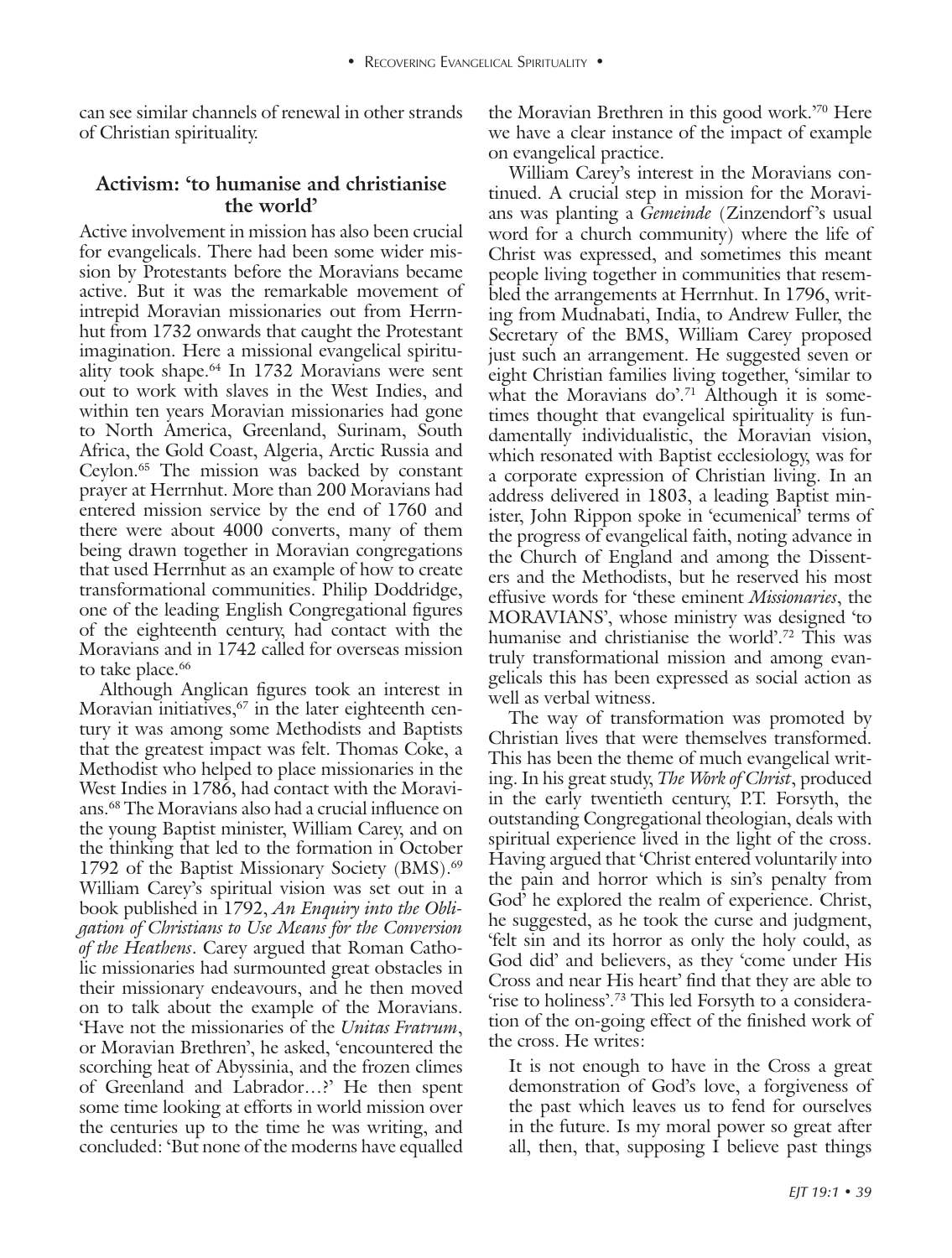were settled in Christ's Cross, I may now feel I can run in my own strength?…Nay, we must depend daily upon the continued energy of the crucified and risen One.74

The holy love of God in Christ is seen by Forsyth as transformative. This is true for the individual and the community. Surely Forsyth is right that if there is no cross there is no Christ.75 Thus mission today cannot be separated from the message of the cross and a life – both individual and communal – marked by fellowship with the crucified and risen Lord.

# **Worship: 'come up to his gates with praise'**

The recovery of worship is the final topic that I want to explore. Clearly the Bible and the message of Christ crucified and risen have shaped evangelical worship. I have already noted the place of preaching and of the Eucharist. However, there are other distinctive aspects of evangelical worship. Derek Tidball has been one of those drawing attention to the place of hymns in evangelical worship, and the relationship to spirituality.<sup>76</sup> In the eighteenth century there were debates, sometimes bitter debates, between Calvinist and Arminian evangelicals. But Calvinists nonetheless used Charles Wesley's hymns, 'O for a thousand tongues to sing' with its focus on Christ's redemption as that which can break the power of cancelled sin, set the prisoner free, and make the foulest clean.77 Augustus Toplady's 'Rock of Ages' became one of the most popular hymns among evangelicals on both sides of the Atlantic. Toplady was virulently anti-Arminian, but Methodists soon incorporated his hymn in their hymnbook, happy to sing of Christ's sacrifice as that which was 'of Sin the double Cure', with cleansing from 'guilt and power'.<sup>78</sup> The death of Christ, Spurgeon said, 'ought to inspire you till you sing'.79 Mark Noll summarizes the message of evangelical hymns as 'Jesus Christ Saves Sinners'.80 Noll states: 'For the early generations [of evangelicals], hymn-singing was almost sacramental'.81 Here again the Moravian influence was crucial. A visitor to a Moravian service in Fulneck, Yorkshire, confessed that the singing 'made a deeper impression upon his Heart than the Preaching'.<sup>82</sup>

Moravian worship included a strong stress on the Holy Spirit, and – controversially – the Spirit in early Moravian liturgy was 'Mother'. The *Te Matrem*, a prayer to the Holy Spirit, which was for nearly thirty years (when Moravianism was at its most creative) a regular part of Moravian worship, says: 'O Mother! Whoever knows you and the Saviour glorifies you because you bring the gospel to all the world'. This aspect of Moravian theology has been played down by historians over the past two hundred years.<sup>83</sup> Having come to a convinced position, Zinzendorf developed his arguments, suggesting in 1746-7 that the Spirit was the Mother of all believers in that she brought them to new birth. He saw his teaching as grounded in Scripture, and drew together the idea of God the comforting Mother (Isaiah 66:14) and the Spirit as Comforter in the teaching of Jesus (John  $14:26$ ).<sup>84</sup> This was linked with the Cross, since the Spirit, according to Zinzendorf, came out of the 'side-wound' of Christ (the water and the blood), and in turn that was related to the energising of the community for mission, a mission that was fully trinitarian – shaped by God the Father, the Spirit as Mother, and Jesus as Son/Brother/Husband.85

It is in the area of worship that the role of the Holy Spirit in evangelical worship is clearly seen. This is not a new discovery that has come with the charismatic movement, although that movement has made an important contribution.<sup>86</sup> Jonathan Edwards, in his work, opened up reflection on the gift of the Holy Spirit flowing from the atonement. Stephen Holmes suggests in *God of Grace and God of Glory* that Edwards' earlier discussions (as seen in his *Miscellanies*) of the benefits coming to believers focussed on the giving of the Spirit, whereas his later focus was on incorporation into Christ. In Edwards' vision, Holmes argues, both this gift and this incorporation are possible only because of 'the dynamism of God's life' – which is a 'Trinitarian overflow'.87 It is this overflow which is known in worship. For Edwards, believers were being drawn into the life of the Triune God. Pneumatologically speaking, the Christian community was a community of the Spirit, but at its heart was the atonement. Robert Jenson makes Edwards' point in this way: 'the atonement worked by Jesus' life and death is achieved by such a community of him and us that if the Father loves the Son he must love us also'.<sup>88</sup> These are important conjunctions, I consider, for recovering evangelical spirituality – the cross and the Spirit in a worshipping community. Without this, active mission does not have a substantial centre.

The same note is found in C.H. Spurgeon. One of his early London sermons, preached in 1856 (when he was twenty-two years old and when he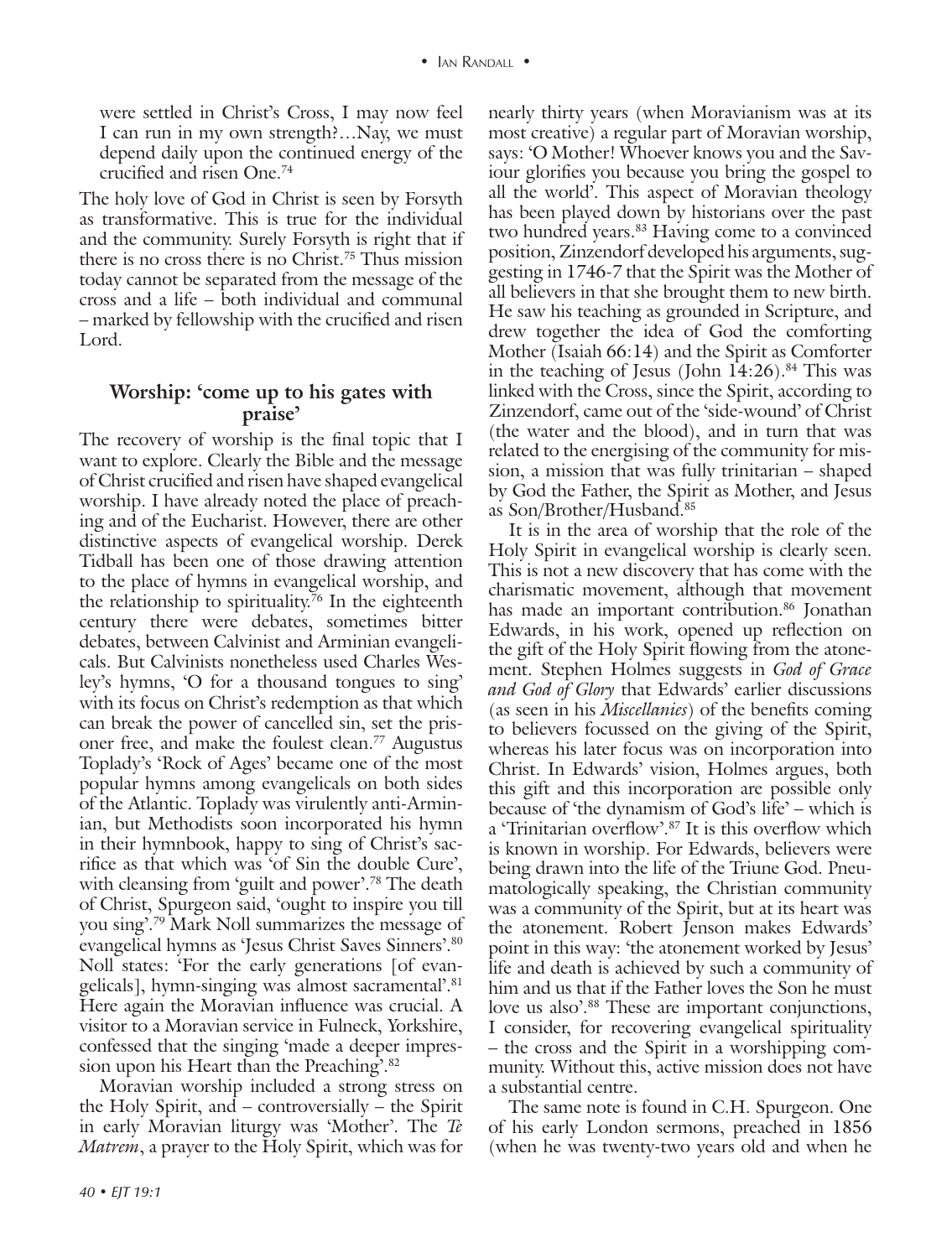was pioneering new ways of operating in church life), concludes in this way, as he appeals to Christians: 'And even you, Christians, when you think that your Saviour died, should afflict your souls: you should say,

Alas! and did my Saviour bleed? And did my Sov'reign die? Would he devote that sacred head For such a worm as I?89

Much of the sermon had an evangelistic note, as was common with Spurgeon, but at the end he is concerned – and this was typical of Spurgeon – to stimulate believers to enter with exuberance into the blessings of the atonement:

Beloved, let us go to our houses with joy; let us go into our gates with praise… let us clap our hands with joy, for he lives, he lives; the atonement is accepted, and we are accepted too; the scapegoat is gone, our sins are gone with it. Let us… come up to his gates with praise, for he has loved his people, he has blessed his children, and given us a day of atonement, and a day of acceptance… Praise the Lord!90

The emphasis on spiritual joy in worship is securely based, for Spurgeon, because it is an authentic response to believers being accepted in Christ.

Derek Tidball argues that the burgeoning new hymnody of the 1970s within the charismatic movement, which affected many evangelical churches, saw an 'excessive preoccupation with a theology of glory, victory and triumphalism' but that by the end of the twentieth century this had given way to 'a better balance that mirrors the dying-and-rising motifs of New Testament Christianity' and he cites songs by Graham Kendrick and Matt Redman which stand in the classic evangelical tradition.<sup>91</sup> Along with his call for the cultivation and outworking of a crucicentric evangelical spirituality, Tidball recognises the danger of 'leaving Christ on the cross', thus failing to appreciate the significance of the incarnation, the resurrection and the day of Pentecost.<sup>92</sup> I want to argue for the recovery of full-orbed worship which engages with this drama.

#### **Conclusion**

Today there is much more willingness than in the past among evangelicals to explore other Christian spiritual traditions. David Gillett has spoken of 'a sea change' within evangelicalism, with evangelicals exhibiting a new openness to varieties of Christian spirituality.93 Derek Tidball has highlighted some of the dangers that we face at this point and also the new opportunities for evangelical spirituality:

It is easy in today's world to come up with a hybrid spirituality which is no longer evangelical or to transform the evangelical tradition so much that it ceases to be evangelical.

He calls for breathing life into the tradition so that it does, as it can, answer the deepest inner searches of the contemporary seeker.<sup>94</sup> The tradition is one that stresses conversion, the Bible, the cross, active service and also, I have suggested, focussed worship. For evangelicals, as J.I. Packer put it, theology must always be related to the activity of 'trusting, loving, worshipping, obeying, serving and glorifying God'.95

C.H. Spurgeon focused on life transformed by conversion, by the Bible and the cross. The passage below highlights what can be said to be at the heart of evangelical spirituality: what God has done in Christ and how that becomes transformational:

Live much under the shadow of the cross… Feel that Christ's blood was shed for you, even for you. Never be satisfied till you have learned the mystery of the five wounds; never be content till you are 'able to comprehend with all saints what is the breadth, and length, and depth, and height; and to know the love of Christ, which passes knowledge'.96

The challenge for the Church today, evangelicals and the wider Church, is to recover the sense of the radical transformation that is captured in these words and also the sense of awe and praise that is part of the response to God's love in Christ.

Rev. Dr Ian M. Randall taught Church History at Spurgeon's College, London, and the International Baptist Theological Seminary in Prague. He is currently Director of Research at Spurgeon's.

#### **Notes**

- 1 D.W. Bebbington, *Evangelicalism in Modern Britain: A History from the 1730s to the 1980s* (London: Routledge, 1995) 20.
- 2 Bebbington, *Evangelicalism*, 43.
- 3 J. Telford (ed.), *The Letters of the Rev. John Wesley, A.M*. Vol. I (London: Epworth Press, 1931, reprinted 1960) 286.
- 4 J.C.S. Mason, *The Moravian Church and the Missionary Awakening in England, 1760-1800* (Woodbridge: The Boydell Press, 2001) 6.
- 5 R.W. Jenson, *America's Theologian: A recommenda-*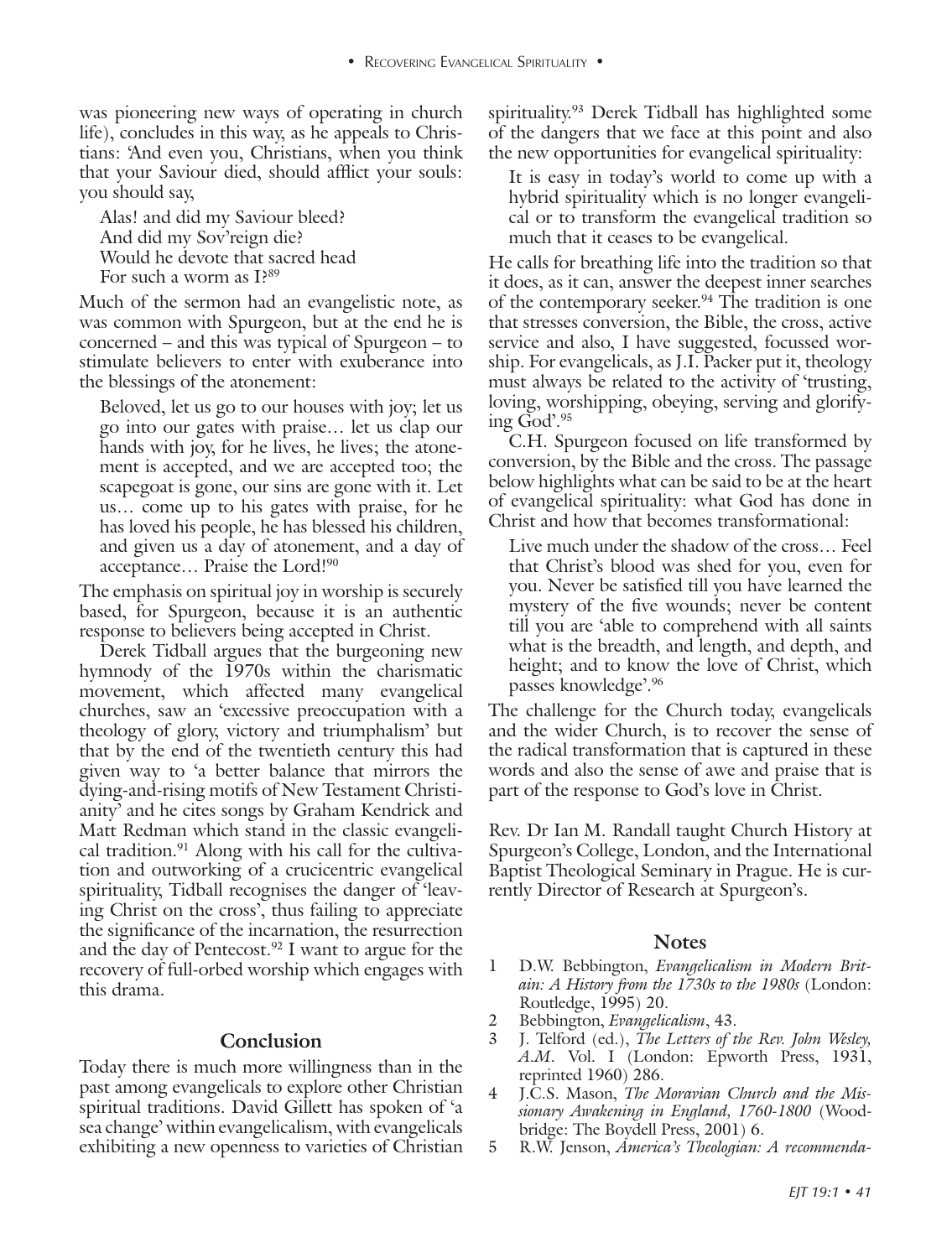*tion of Jonathan Edwards* (Oxford: OUP, 1992).

- 6 See M. Noll, *The Rise of Evangelicalism* (Leicester: Apollos, 2003); John Wolffe, *The Expansion of Evangelicalism: The Age of Wilberforce, More, Chalmers and Finney* (Leicester: IVP, 2006); D.W. Bebbington, *The Dominance of Evangelicalism: The age of Spurgeon and Moody* (Leicester: IVP, 2005).
- 7 See, for example, H. Cox, *Fire from Heaven* (London: Cassell, 1996); W.J. Hollenweger, *Pentecostalism: Origins and Development Worldwide* (Peabody: Hendrickson, 1997); and A. Anderson, *An Introduction to Pentecostalism: Global Charismatic Christianity* (Cambridge: CUP, 2004).
- 8 Bebbington, *Evangelicalism in Modern Britain*, 2- 17. See further discussion in M.A.G. Haykin and K.J. Stewart, eds., *The Emergence of Evangelicalism: Exploring Historical Continuities* (Nottingham: Apollos, 2008).
- 9 P. Sheldrake, *Spirituality and History* (London: SPCK, 1991) 52.
- 10 See D.P. Hollinger, *Head, Heart and Hands* (Downers Grove: IVP, 2005).
- 11 A.E. McGrath, *Roots that Refresh: A Celebration of Reformation Spirituality* (London, 1991); A.E. McGrath, *Evangelicalism and the Future of Christianity* (London: Hodder & Stoughton, 1988) chapter 5.
- 12 A.E. McGrath, 'Evangelical Theological Method', in J.G. Stackhouse, Jr. (ed.), *Evangelical Futures* (Grand Rapids: Baker, 2000) 21.
- 13 See L.S. McDonald, *The Merging of Theology and Spirituality: An Examination of the Life and Work of Alister E. McGrath* (Oxford: University Press of America, 2006) 37-38.
- 14 T. George, 'Introduction', in T. George and A. McGrath, *For all the Saints: Evangelical Theology and Christian Spirituality* (Louisville: Westminster John Knox, 2003) 4.
- 15 Bebbington, *Evangelicalism in Modern Britain*, 74.
- 16 I have developed this in my book *What a Friend we have in Jesus* (London: Darton, Longman & Todd, 2005).
- 17 E.H. Peterson, 'Evangelical Spirituality', in C. Bartholomew, R. Parry and A. West (eds.), *The Futures of Evangelicalism* (Leicester: IVP, 2003) 238.
- 18 W.R. Ward and R.P. Heitzenrater (eds.), *The Works of John Wesley* Vol. 18 (Nashville: Abingdon Press, 1988) 249-250.
- 19 For a full discussion of the meaning of John Wesley's experience see H.D. Rack, *Reasonable Enthusiast: John Wesley and the Rise of Methodism* (London: Epworth Press, 1989) 144-157.
- 20 H. McGonigle, *John Wesley and the Moravians* (Ilkeston: Moorleys / Wesley Fellowship, 1993) 6-7.
- 21 Bebbington, *Evangelicalism in Modern Britain*, 37- 38. See also A. S. Wood, *The Burning Heart: John Wesley: Evangelist* (Exeter: Paternoster, 1978) chapter 3.
- 22 C. Podmore, *The Moravian Church in England, 1728-1760* (Oxford: Clarendon Press, 1998) 5; cf. W.R. Ward, *The Protestant Evangelical Awakening*  (Cambridge: CUP, 1992) chapters 2 and 4.
- 23 For Zinzendorf see A. J. Lewis, *Zinzendorf: The Ecumenical Pioneer* (London: SCM, 1962).
- 24 See I. Noble, 'Jan Hus in Ecumenical Discussion', *Journal of European Baptist Studies* 6.2 (2006) 5-19.
- 25 Zinzendorf, *Sixteen Discourses on Jesus Christ our Lord* (1750), cited in G. Stead, 'Moravian Spirituality and its Propagation in West Yorkshire during the Eighteenth-Century Evangelical Revival', *Evangelical Quarterly* 71.3 (1999) 235; cf. P. Toon, *Born Again: A Biblical and Theological Study of Regeneration* (Grand Rapids: Baker, 1987) 154-155.
- 26 I have said more about this in 'Christ comes to the heart: Moravian influence on the shaping of evangelical spirituality', *Journal of European Baptist Studies* 6.3 (2006) 5-23.
- 27 J. Wesley, 'Brief Thoughts on Christian Perfection', in T. Jackson (ed.), *The Works of the Rev John Wesley* Vol. 11 (Kansas: Beacon Hill Press, 3rd ed., 1978) 443.
- 28 A.C. Outler (ed.), *Works of John Wesley* Vol. 1, Sermon on 'Justification by Faith', Sermons, I (Nashville: Abingdon Press, 1984) 187; cf. M.E. Dieter *et al.*, *Five Views of Sanctification* (Grand Rapids: Zondervan, 1987) 25.
- 29 Noll, *The Rise of Evangelicalism*, 141.
- 30 Outler (ed.), *Works of Wesley* Vol. 1, 105; cf. Wood, *The Burning Heart*, 211.
- 31 D.K. Gillett, *Trust and Obey: Explorations in Evangelical Spirituality* (London: DLT, 1993) 131, 133.
- 32 J.E. Hutton, *A History of the Moravian Church* (London: Moravian Publication Office, 1909) 81- 82.
- 33 R.F. Lovelace, 'Evangelical Spirituality: A Church Historian's Perspective', in K.J. Collins (ed.), *Exploring Christian Spirituality* (Grand Rapids: Baker, 2000) 223-224.
- 34 Ward, *The Protestant Evangelical Awakening*, 57.
- 35 B. Hubmaier, 'Eighteen Theses Concerning the Christian Life', in H.W. Pipkin and J.H. Yoder (eds.), *Balthasar Hubmaier: Theologian of Anabaptism* (Scottdale: Herald Press, 1989) 32.
- 36 See J.N. Strom, 'Problems and Promises of Pietism Research', *Church History* 71.3 (2002) 536-554.
- 37 A. Freeman, 'Gemeine: Count Nicholas von Zinzendorf 's Understanding of the Church', *Brethren Life and Thought* 47.1 and 2 (2002) 15. (On page 7 Freeman explains: "While in the nineteenth century *Gemeinde* had taken the place of *Gemeine* for congregation and *Gemeinde* would be correct in modern German, in the eighteenth century both were used.")
- 38 Freeman, '*Gemeine*', 16.
- 39 Podmore, *Moravian Church in England*, 147-148.
- 40 Stead, 'Moravian Spirituality and its Propagation',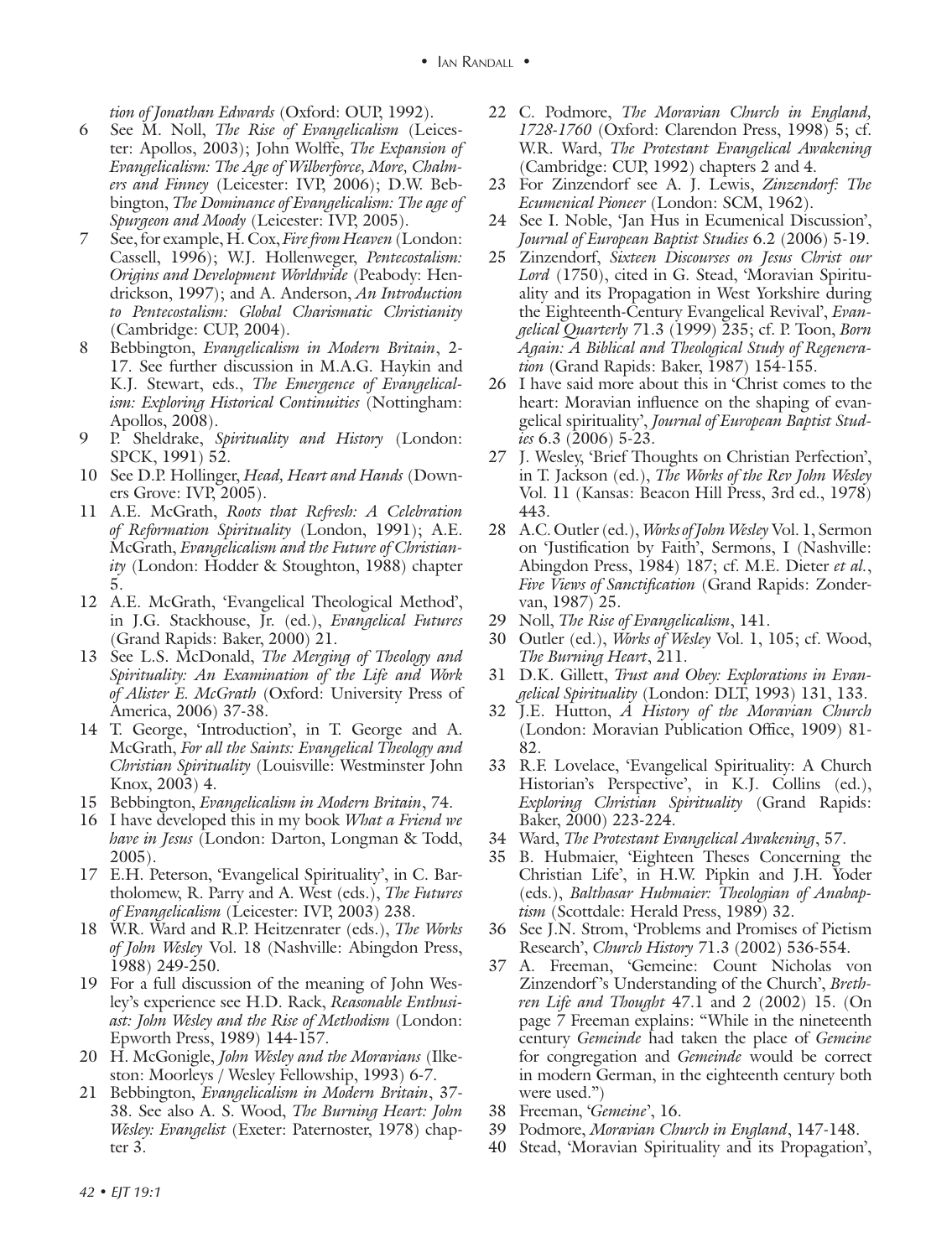- 41 Freeman, '*Gemeine*', 13-14.
- 42 For an exploration of this in relation to evangelical spirituality see my '"Live much under the Shadow of the Cross": Atonement and evangelical spirituality', in D. Tidball, D. Hilborn and J. Thacker (eds.), *The Atonement Debate* (Grand Rapids: Zondervan, 2008) 293-310.
- 43 F.C. Gill, *Charles Wesley: The First Methodist*  (London: Lutterworth, 1964) 72.
- 44 Bebbington, *Evangelicalism in Modern Britain*, 39.
- 45 D.B. Hindmarsh, *The Evangelical Conversion Narrative* (Oxford: Oxford University Press, 2005) 177- 180.
- 243.<br>
24.  $\frac{1}{2}$  **Alternation is complical**<br>
24 **Alternation is complical**<br>
24 **Alternation is complical**<br>
For an explanation is complical<br>
for the machine method complete and the symphonization is completely<br>approxima 46 Jonathan Edwards, 'A Treatise Concerning Religious Affections', in J.E. Smith (ed.), *The Works of Jonathan Edwards* Vol. 2 (New Haven: Yale University Press, 1959) 102. For more on this theme see B. Walton, *Jonathan Edwards, Religious Affections and the Puritan Analysis of True Piety, Spiritual Sensation and Heart Religion* (Lewiston, NY: Edwin Mellen Press, 2002).
- 47 Edwards, 'Religious Affections', 120.
- 48 Edwards, 'Religious Affections', 123.
- 49 Gill, *Charles Wesley*, 123.
- 50 J.C. Bowmer, *The Sacrament of the Lord's Supper in Early Methodism* (London: Black, 1951) 181.
- 51 D.B. Stevick, *The Altar's Fire: Charles Wesley's Hymns on the Lord's Supper, 1745: Introduction and Comment*  (Peterborough: Epworth Press, 2004) 84-87.
- 52 A.C. Outler (ed.), *The Works of John Wesley* Vol. 3, Sermon on 'The Duty of Constant Communion', Sermons, III (Nashville: Abingdon Press, 1986) 430.
- 53 Stead, 'Moravian Spirituality and its Propagation', 237; Freeman, '*Gemeine*', 9.
- 54 Podmore, *Moravian Church in England*, 147.
- 55 Freeman, '*Gemeine*', 9.
- 56 Podmore, *Moravian Church in England*, 147.
- 57 C.H. Spurgeon, 'The Witness of the Lord's Supper', a Sermon on 1 Cor 11.26, *Metropolitan Tabernacle Pulpit* Vol. 59, 38.
- 58 C.H. Spurgeon, 'The Object of the Lord's Supper', a Sermon on 1 Cor. 11.26, *Metropolitan Tabernacle Pulpit* Vol. 51, 320.
- 59 C.H. Spurgeon, 'The Blood Shed for Many', a Sermon on Matt. 26:28, *Metropolitan Tabernacle Pulpit* Vol. 33, 377.
- 60 C.H. Spurgeon, 'Mysterious Visits', in *'Till He Come': Communion Meditations and Addresses by C.H. Spurgeon* (London: Passmore & Alabaster, 1894) 17.
- 61 I am grateful to Philip Lutterodt from Ghana for showing me how important the risen, victorious Lord is for evangelicals in the Global South, who have experienced great suffering.
- 62 D. Tidball, *The Message of the Cross* (Leicester: IVP, 2001) 21-22.
- 63 Gillett, *Trust and Obey*, 79.
- 64 I have expanded on this in 'A Missional Spirituality: Moravian Brethren and eighteenth-century English evangelicalism', *Transformation* 23.2 (2006) 204- 214.
- 65 Freeman, '*Gemeine*', 11.
- 66 E.A. Payne, 'Doddridge and the missionary enterprise', in G.F. Nuttall (ed.), *Philip Doddridge*  (London: Independent Press, 1951) 87-93.
- 67 C.J. Podmore, 'The Anglicans and the Brethren: Anglican Attitudes to the Moravians in the Mid-Eighteenth Century', *Journal of Ecclesiastical History* 41.4 (1990) 628-629.
- 68 Mason, *Moravian Church and Missionary Awakening*, 57.
- 69 For the Baptist Missionary Society, see B. Stanley, *The History of the Baptist Missionary Society, 1792- 1992* (Edinburgh: T & T Clark, 1992).
- 70 The full text of Carey's *Enquiry* is in T. George, *Faithful Witness: The Life and Mission of William Carey* (Leicester: IVP, 1991).
- 71 T.G. Carter, *The Journal and Selected Letters of William Carey* (Macon: Smyth and Helwys, 2000) 136.
- 72 J. Rippon, *A Discourse delivered at the Drum Head*, 37-38, cited by K.R. Manley, *'Redeeming Love Proclaim': John Rippon and the Baptists* (Carlisle: Paternoster, 2004) 252-253.
- 73 P.T. Forsyth, *The Work of Christ* (London: Hodder & Stoughton, 1910) 159.
- 74 Forsyth, *Work of Christ,* 170.
- 75 P.T. Forsyth, *The Soul of Prayer* (London: C.H. Kelly, 1916) 12.
- 76 Tidball, *Message of the Cross*, 21-22.
- 77 F.C. Gill, *Charles Wesley: The First Methodist*  (London: Lutterworth, 1964) 72.
- 78 Noll, *Rise of Evangelicalism*, 268-269.
- 79 C.H. Spurgeon, 'Slaying the Sacrifice', a Sermon on Lev. 1:5, *Metropolitan Tabernacle Pulpit* Vol. 30, 178-179.
- 80 M.A. Noll, 'Evangelicalism at its best', in M.A. Noll and R.F. Thiemann (eds.), *Where Shall My Wond'ring Soul Begin?* (Grand Rapids: Eerdmans, 2000) 15.
- 81 Noll, *Rise of Evangelicalism*, 260.
- 82 Podmore, *Moravian Church in England*, 149.
- 83 C. Atwood, 'The Mother of God's People: The Adoration of the Holy Spirit in the Eighteenth-century Brüdergemeine', *Church History* 68.4 (1999) 886-889.
- 84 Atwood, 'Mother of God's People', 891-895.
- 85 Freeman, '*Gemeine*', 8-10.
- 86 See, for example, James H.S. Steven, *Worship in the Spirit: Charismatic Worship in the Church of England* (Carlisle: Paternoster, 2002).
- 87 S.R. Holmes, *God of Grace and God of Glory* (Edinburgh: T & T Clark, 2000), 149.
- 88 Jenson, *America's Theologian*, 126.